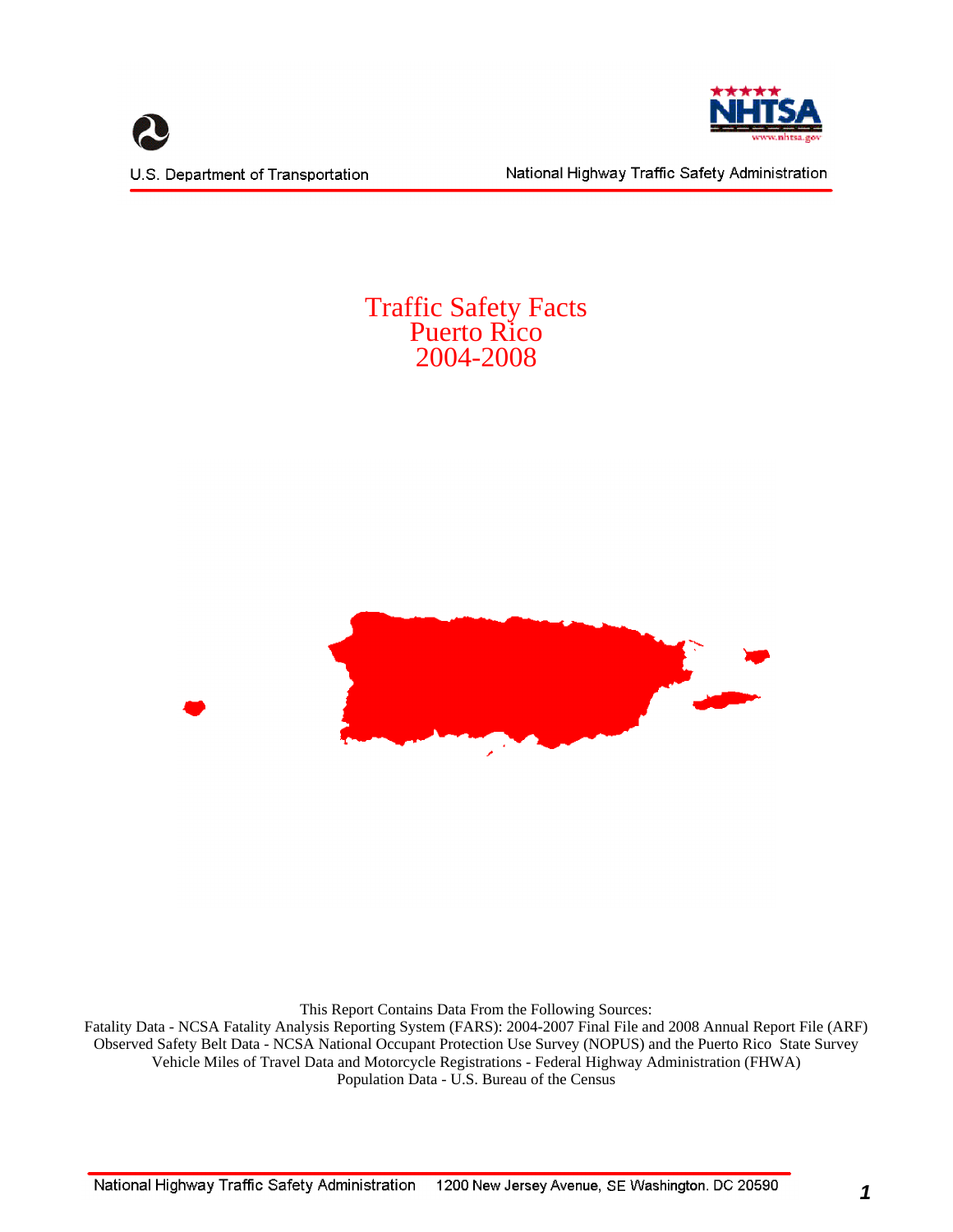



# Table of Contents

- <span id="page-1-0"></span>3. Traffic Safety Performance Measures
- 4. Fatality Rates: Puerto Rico , U.S. and Best State
- 5. Alcohol-Related Fatalities: Puerto Rico , U.S. and Best State (Old Definition)
- 6. Alcohol-Impaired Driving Fatalities: Puerto Rico , U.S. and Best State (New Definition)
- 7. Fatalities Per 100 Million VMT: Puerto Rico , U.S.
- 7. Alcohol-Impaired Driving Fatalities Per 100 Million VMT: Puerto Rico , U.S.
- 8. Blood Alcohol Concentration (BAC) Reporting Rates For Drivers/Motorcycle Rider (Operators) Involved in Fatal Crashes: Puerto Rico , U.S. and Best State
- 9. Front Seat Passenger Vehicle Occupants, Aged 5 and Over, by Restraint Use: Fatalities and Observed Puerto Rico , U.S. and Best State
- 10. Front Seat Passenger Vehicle Occupant Fatalities, Aged 5 and Over, by Percent Restraint Use: Puerto Rico , U.S.
- 10. Front Seat Passenger Vehicle Occupants Observed, Aged 5 and Over, by Percent Restraint Use: Puerto Rico , U.S.
- 11. Passenger Vehicle Occupant Fatalities Aged 5 and Above by Restraint Use and Lives Saved Estimates
- 11. Passenger Vehicle Occupant Fatalities Aged Under 5 by Restraint Use and Lives Saved **Estimates**
- 12. Motorcyclist Fatalities by Helmet Use and Lives Saved Estimates
- 13. Fatalities by Person Type
- 14. Fatalities by Crash Type
- 15. Motorcyclist Fatalities by Age
- 15. Motorcyclist Fatalities Per 100,000 Registered Motorcycles
- 16. Fatalities by Person Type and Race/Hispanic Origin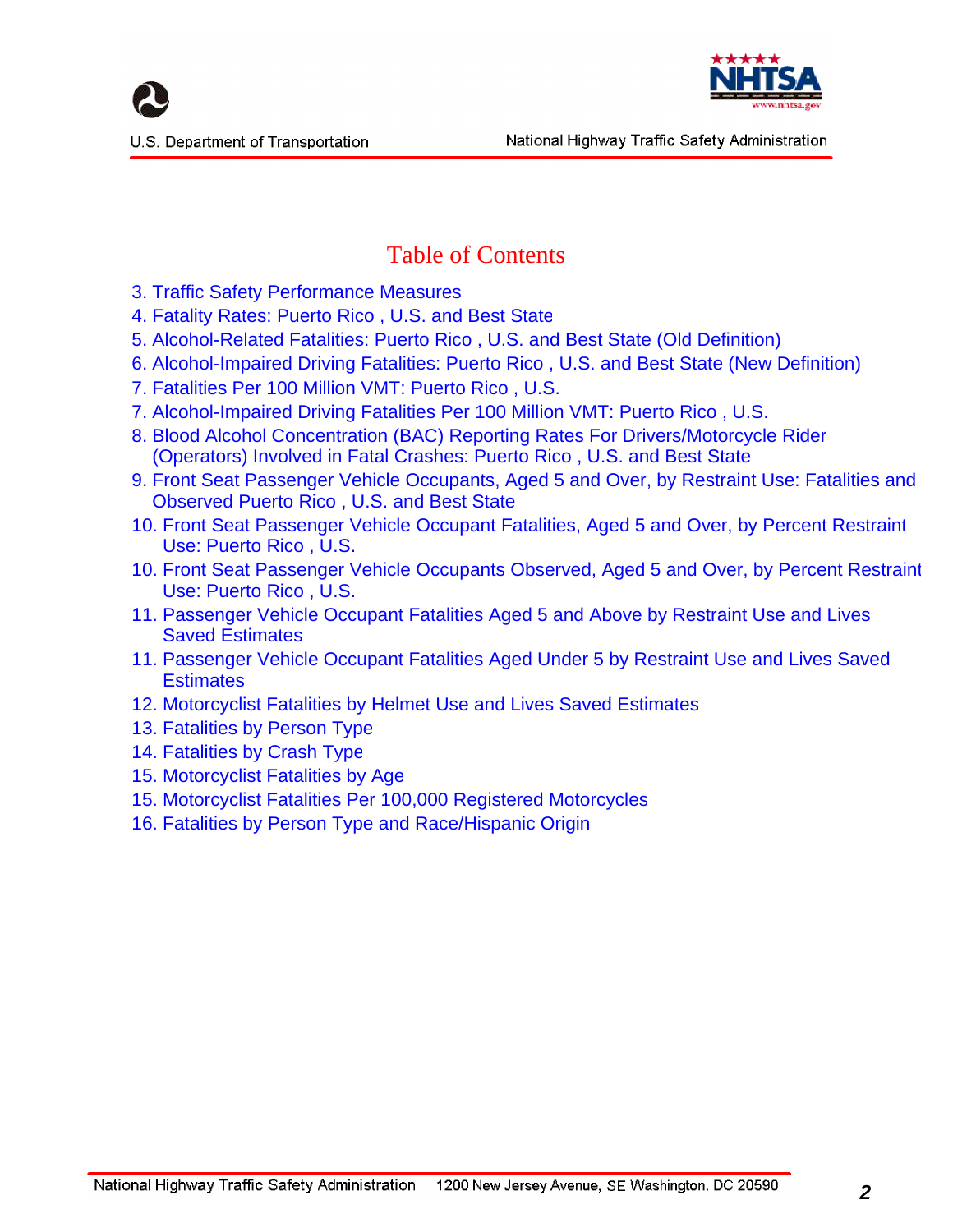



U.S. Department of Transportation

| <b>Core Outcome Measures</b>                                         |                                                                                            |          |                | Year        |          |                |
|----------------------------------------------------------------------|--------------------------------------------------------------------------------------------|----------|----------------|-------------|----------|----------------|
|                                                                      |                                                                                            | 2004     | 2005           | 2006        | 2007     | 2008           |
| <b>Traffic Fatalities</b>                                            | <b>Total</b>                                                                               | 495      | 457            | 509         | 452      | 399            |
|                                                                      | <b>Rural</b>                                                                               | 230      | 216            | 251         | 218      | 208            |
|                                                                      | <b>Urban</b>                                                                               | 265      | 241            | 258         | 234      | 191            |
|                                                                      | <b>Unknown</b>                                                                             | $\Omega$ | 0              | $\Omega$    | $\Omega$ | $\mathbf{0}$   |
| <b>Fatalities Per 100 Million Vehicle Miles Driven**</b>             | <b>Total</b>                                                                               | 2.54     | 2.35           | 2.59        | 2.35     |                |
|                                                                      | <b>Rural</b>                                                                               | 17.86    | 16.69          | 18.84       | 16.83    |                |
|                                                                      | <b>Urban</b><br><b>Total</b><br><b>Restrained</b><br><b>Unrestrained</b><br><b>Unknown</b> |          |                | 1.41        | 1.31     |                |
| <b>Passenger Vehicle Occupant Fatalities</b><br>(All Seat Positions) |                                                                                            | 249      | 215            | 227         | 204      | 172            |
|                                                                      |                                                                                            | 100      | 88             | 102         | 85       | 83             |
|                                                                      |                                                                                            | 149      | 127            | 125         | 119      | 89             |
|                                                                      |                                                                                            | 0        | $\mathbf 0$    | $\mathbf 0$ | $\Omega$ | $\mathbf 0$    |
| Alcohol-Impaired Driving Fatalities (BAC=.08+)***                    |                                                                                            | 174      | 160            | 143         | 142      | 132            |
| <b>Speeding-Related Fatalities</b>                                   |                                                                                            | 237      | 217            | 220         | 228      | 162            |
| <b>Motorcyclist Fatalities</b>                                       | <b>Total</b>                                                                               | 63       | 90             | 115         | 94       | 78             |
|                                                                      | <b>Helmeted</b>                                                                            | 21       | 37             | 50          | 29       | 28             |
|                                                                      | <b>Unhelmeted</b>                                                                          | 42       | 53             | 65          | 65       | 50             |
|                                                                      | <b>Unknown</b>                                                                             | 0        | $\mathbf 0$    | $\mathbf 0$ | 0        | 0              |
| <b>Drivers Involved in Fatal Crashes</b>                             | <b>Total</b>                                                                               | 625      | 601            | 658         | 613      | 535            |
|                                                                      | <b>Aged Under 15</b>                                                                       | 1        | $\overline{c}$ | $\Omega$    | $\Omega$ | $\overline{2}$ |
|                                                                      | <b>Aged 15-20</b>                                                                          | 96       | 76             | 87          | 92       | 53             |
|                                                                      | <b>Aged Under 21</b>                                                                       | 97       | 78             | 87          | 92       | 55             |
|                                                                      | <b>Aged 21 and Over</b>                                                                    | 467      | 487            | 528         | 483      | 451            |
|                                                                      | <b>Unknown Age</b>                                                                         | 61       | 36             | 43          | 38       | 29             |
| <b>Pedestrian Fatalities</b>                                         |                                                                                            | 162      | 134            | 140         | 144      | 127            |

## Traffic Safety Performance (Core Outcome) Measures\* For Puerto Rico

\*These Performance Measures Were Developed By The National Highway Traffic Safety Administration (NHTSA)

and the Governors Highway Safety Association (GHSA) (See Publication: DOT HS 811 025)

\*\*2008 State Vehicle Miles Traveled (VMT) Data is Not Yet Available

\*\*\*Based on the BAC of All Involved Drivers and Motorcycle Riders (Operators) Only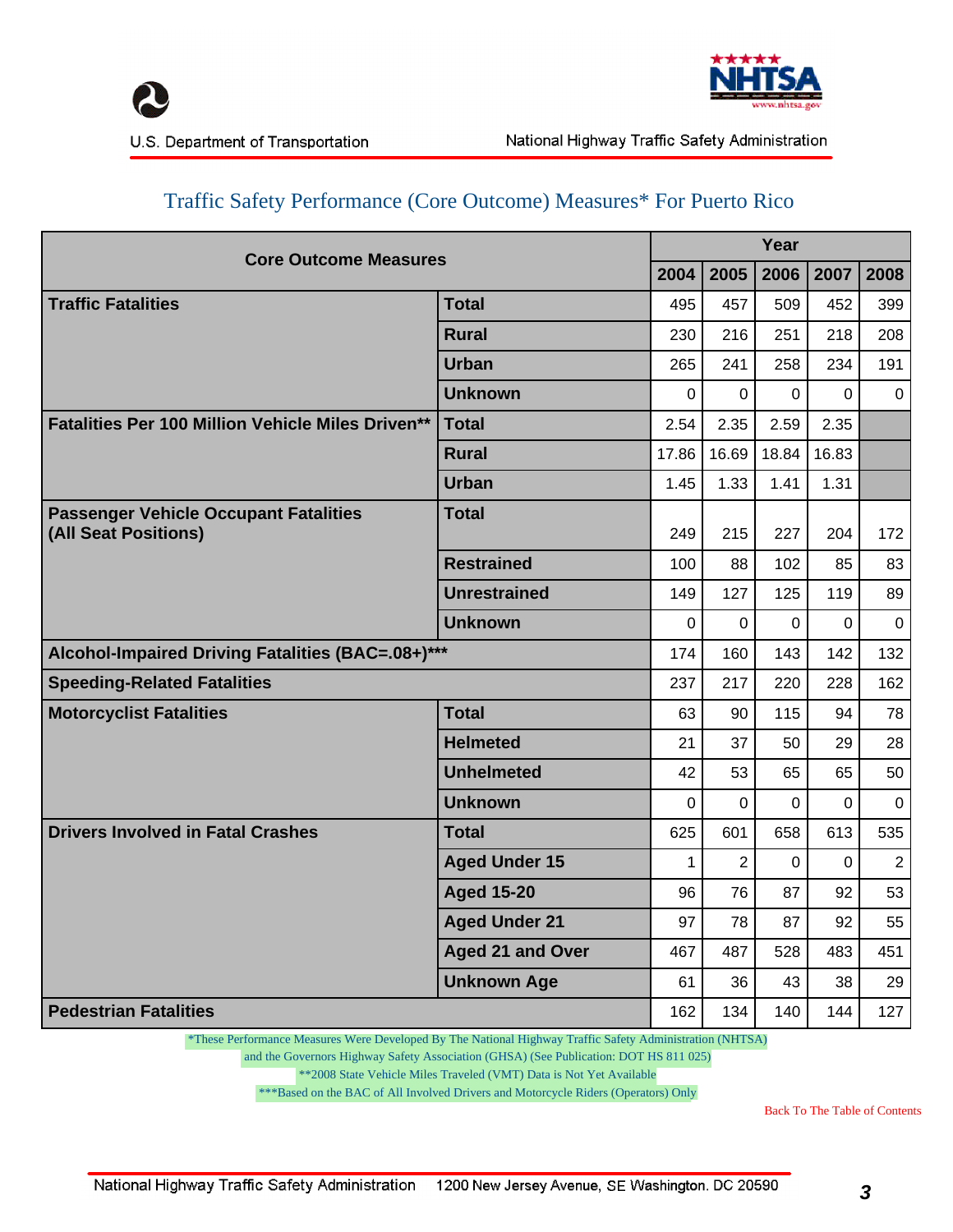



## Fatality Rates: Puerto Rico , U.S. and Best State

|      | Year               | <b>Fatalities</b> | <b>Total</b><br><b>Vehicle</b><br><b>Miles</b><br><b>Traveled</b><br>(Millions) | <b>Fatalities Per</b><br><b>100 Million</b><br><b>Vehicle</b><br><b>Miles</b><br><b>Traveled</b> | <b>Total</b><br><b>Population</b> | <b>Fatalities Per</b><br>100,000<br><b>Population</b> |
|------|--------------------|-------------------|---------------------------------------------------------------------------------|--------------------------------------------------------------------------------------------------|-----------------------------------|-------------------------------------------------------|
| 2004 | <b>Puerto Rico</b> | 495               | 19,504                                                                          | 2.54                                                                                             | 3,893,931                         | 12.71                                                 |
|      | <b>US</b>          | 42,836            | 2,964,788                                                                       | 1.44                                                                                             | 292,892,127                       | 14.63                                                 |
|      | <b>Best State*</b> |                   |                                                                                 | 0.87                                                                                             |                                   | 7.39                                                  |
| 2005 | <b>Puerto Rico</b> | 457               | 19,411                                                                          | 2.35                                                                                             | 3,910,707                         | 11.69                                                 |
|      | US                 | 43,510            | 2,989,430                                                                       | 1.46                                                                                             | 295,560,549                       | 14.72                                                 |
|      | <b>Best State*</b> |                   |                                                                                 | 0.80                                                                                             |                                   | 6.85                                                  |
| 2006 | <b>Puerto Rico</b> | 509               | 19,637                                                                          | 2.59                                                                                             | 3,926,698                         | 12.96                                                 |
|      | US                 | 42,708            | 3,014,371                                                                       | 1.42                                                                                             | 298,362,973                       | 14.31                                                 |
|      | <b>Best State*</b> |                   |                                                                                 | 0.78                                                                                             |                                   | 6.32                                                  |
| 2007 | <b>Puerto Rico</b> | 452               | 19,205                                                                          | 2.35                                                                                             | 3,941,160                         | 11.47                                                 |
|      | <b>US</b>          | 41,259            | 3,029,822                                                                       | 1.36                                                                                             | 301,290,332                       | 13.69                                                 |
|      | <b>Best State*</b> |                   |                                                                                 | 0.79                                                                                             |                                   | 6.55                                                  |
| 2008 | <b>Puerto Rico</b> | 399               |                                                                                 |                                                                                                  | 3,954,037                         | 10.09                                                 |
|      | US                 | 37,261            | 2,925,503                                                                       | 1.27                                                                                             | 304,059,724                       | 12.25                                                 |
|      | <b>Best State*</b> |                   |                                                                                 |                                                                                                  |                                   | 5.59                                                  |

\*State (or States) With Lowest Rates: Lowest VMT and Population Rates Could Be in Different States

2008 National VMT is a Preliminary Estimate and Subject to Change

2008 State Vehicle Miles Traveled (VMT) Data is Not Yet Available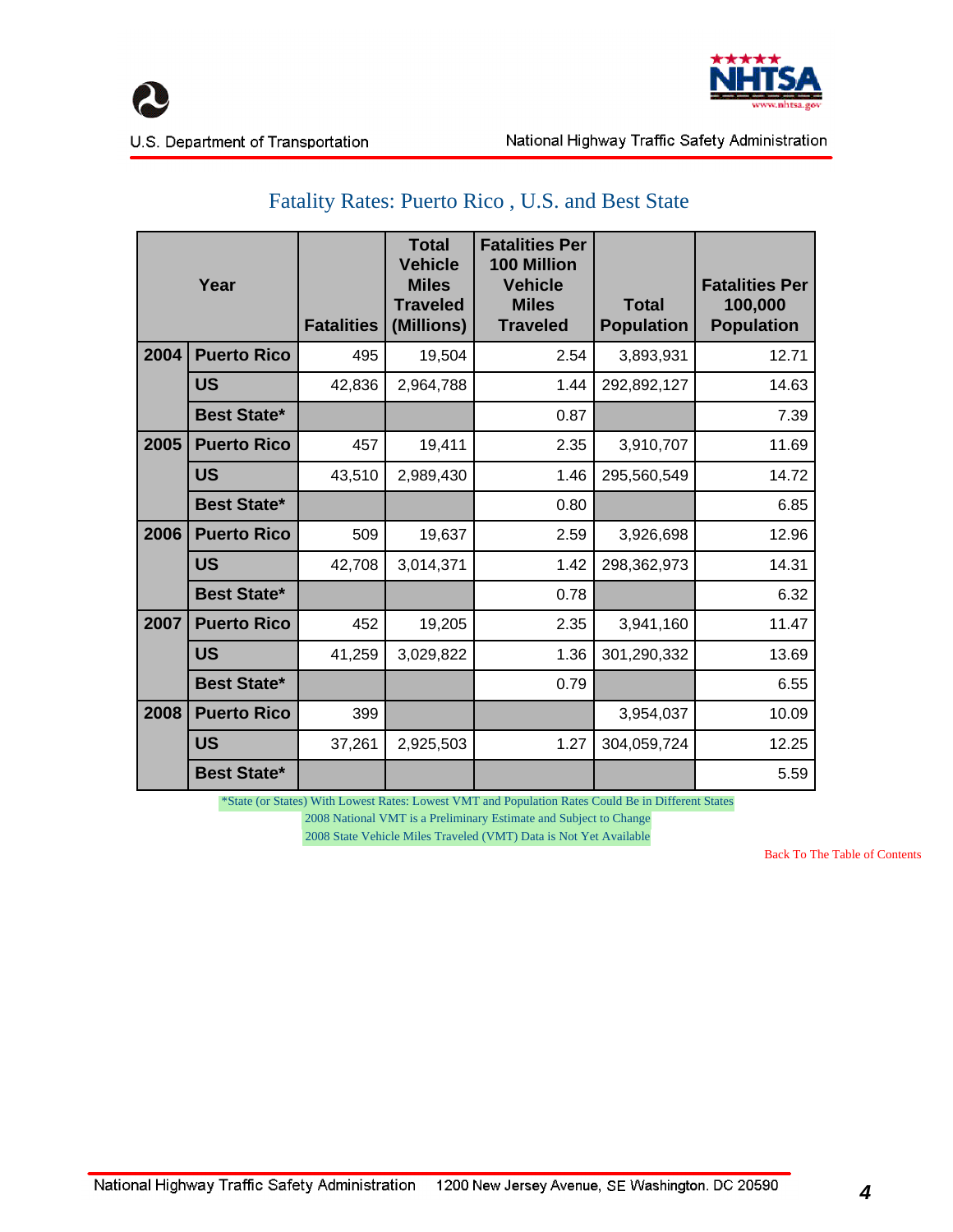



#### Fatalities By The Highest Blood Alcohol Concentration (BAC) in the Crash\*\*: Puerto Rico , U.S. and Best State (Old Definition)

|      |                    |                                               | <b>Highest BAC level in the Crash</b> |                |        |                |                                                |  |  |  |  |
|------|--------------------|-----------------------------------------------|---------------------------------------|----------------|--------|----------------|------------------------------------------------|--|--|--|--|
|      | Year               | <b>Total</b>                                  | $BAC = .01+$                          |                |        | $BAC = .08 +$  |                                                |  |  |  |  |
|      |                    | <b>Fatalities</b><br>in all<br><b>Crashes</b> | <b>Number</b>                         | <b>Percent</b> | Number | <b>Percent</b> | <b>Per 100</b><br><b>Million</b><br><b>VMT</b> |  |  |  |  |
| 2004 | <b>Puerto Rico</b> | 495                                           | 250                                   | 51             | 224    | 45             | 1.15                                           |  |  |  |  |
|      | <b>US</b>          | 42,836                                        | 16,919                                | 39             | 14,593 | 34             | 0.49                                           |  |  |  |  |
|      | <b>Best State*</b> |                                               |                                       | 25             |        | 21             | 0.27                                           |  |  |  |  |
| 2005 | <b>Puerto Rico</b> | 457                                           | 234                                   | 51             | 197    | 43             | 1.01                                           |  |  |  |  |
|      | <b>US</b>          | 43,510                                        | 17,590                                | 40             | 15,102 | 35             | 0.51                                           |  |  |  |  |
|      | <b>Best State*</b> |                                               |                                       | 14             |        | 12             | 0.14                                           |  |  |  |  |
| 2006 | <b>Puerto Rico</b> | 509                                           | 219                                   | 43             | 182    | 36             | 0.93                                           |  |  |  |  |
|      | <b>US</b>          | 42,708                                        | 17,738                                | 42             | 15,144 | 35             | 0.50                                           |  |  |  |  |
|      | <b>Best State*</b> |                                               |                                       | 24             |        | 20             | 0.22                                           |  |  |  |  |
| 2007 | <b>Puerto Rico</b> | 452                                           | 209                                   | 46             | 170    | 38             | 0.89                                           |  |  |  |  |
|      | <b>US</b>          | 41,259                                        | 17,158                                | 42             | 14,603 | 35             | 0.48                                           |  |  |  |  |
|      | <b>Best State*</b> |                                               |                                       | 24             |        | 21             | 0.23                                           |  |  |  |  |
| 2008 | <b>Puerto Rico</b> | 399                                           | 199                                   | 50             | 165    | 41             |                                                |  |  |  |  |
|      | <b>US</b>          | 37,261                                        | 15,438                                | 41             | 13,294 | 36             | 0.45                                           |  |  |  |  |
|      | <b>Best State*</b> |                                               |                                       | 21             |        | 16             |                                                |  |  |  |  |

\*State (or States) With Lowest Percents: Lowest Percents Could Be in Different States

\*\*Based on the BAC of All Involved Drivers, Motorcycle Riders (Operators), Pedalcyclists and Pedestrians

2008 National VMT is a Preliminary Estimate and Subject to Change

2008 State Vehicle Miles Traveled (VMT) Data is Not Yet Available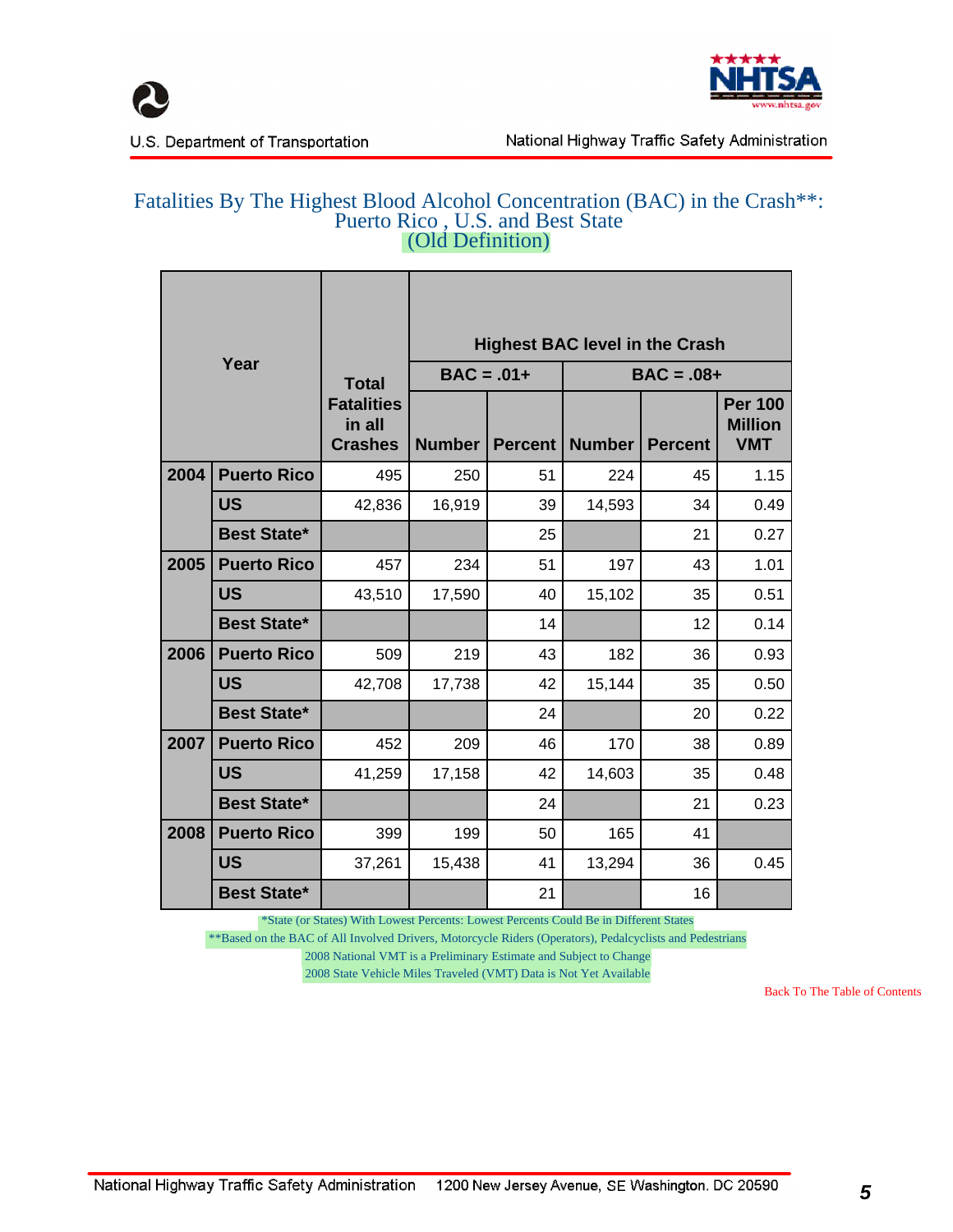



#### Alcohol-Impaired Driving Fatalities\*\*: Puerto Rico , U.S. and Best State (New Definition)

| Year |                    | <b>Total</b>                                  |               | <b>Alcohol-Impaired Driving</b><br>Fatalities (BAC = .08+) |                                                |  |  |  |  |
|------|--------------------|-----------------------------------------------|---------------|------------------------------------------------------------|------------------------------------------------|--|--|--|--|
|      |                    | <b>Fatalities</b><br>in all<br><b>Crashes</b> | <b>Number</b> | <b>Percent</b>                                             | <b>Per 100</b><br><b>Million</b><br><b>VMT</b> |  |  |  |  |
| 2004 | <b>Puerto Rico</b> | 495                                           | 174           | 35                                                         | 0.89                                           |  |  |  |  |
|      | <b>US</b>          | 42,836                                        | 13,099        | 31                                                         | 0.44                                           |  |  |  |  |
|      | <b>Best State*</b> |                                               |               | 20                                                         | 0.25                                           |  |  |  |  |
| 2005 | <b>Puerto Rico</b> | 457                                           | 160           | 35                                                         | 0.82                                           |  |  |  |  |
|      | <b>US</b>          | 43,510                                        | 13,582        | 31                                                         | 0.45                                           |  |  |  |  |
|      | <b>Best State*</b> |                                               |               | 12                                                         | 0.13                                           |  |  |  |  |
| 2006 | <b>Puerto Rico</b> | 509                                           | 143           | 28                                                         | 0.73                                           |  |  |  |  |
|      | <b>US</b>          | 42,708                                        | 13,491        | 32                                                         | 0.45                                           |  |  |  |  |
|      | <b>Best State*</b> |                                               |               | 18                                                         | 0.20                                           |  |  |  |  |
| 2007 | <b>Puerto Rico</b> | 452                                           | 142           | 31                                                         | 0.74                                           |  |  |  |  |
|      | <b>US</b>          | 41,259                                        | 13,041        | 32                                                         | 0.43                                           |  |  |  |  |
|      | <b>Best State*</b> |                                               |               | 19                                                         | 0.21                                           |  |  |  |  |
| 2008 | <b>Puerto Rico</b> | 399                                           | 132           | 33                                                         |                                                |  |  |  |  |
|      | <b>US</b>          | 37,261                                        | 11,773        | 32                                                         | 0.40                                           |  |  |  |  |
|      | <b>Best State*</b> |                                               |               | 16                                                         |                                                |  |  |  |  |

 \*State (or States) With Lowest Percents: Lowest Percents Could Be in Different States \*\*Based on the BAC of All Involved Drivers and Motorcycle Riders (Operators) Only 2008 National VMT is a Preliminary Estimate and Subject to Change 2008 State Vehicle Miles Traveled (VMT) Data is Not Yet Available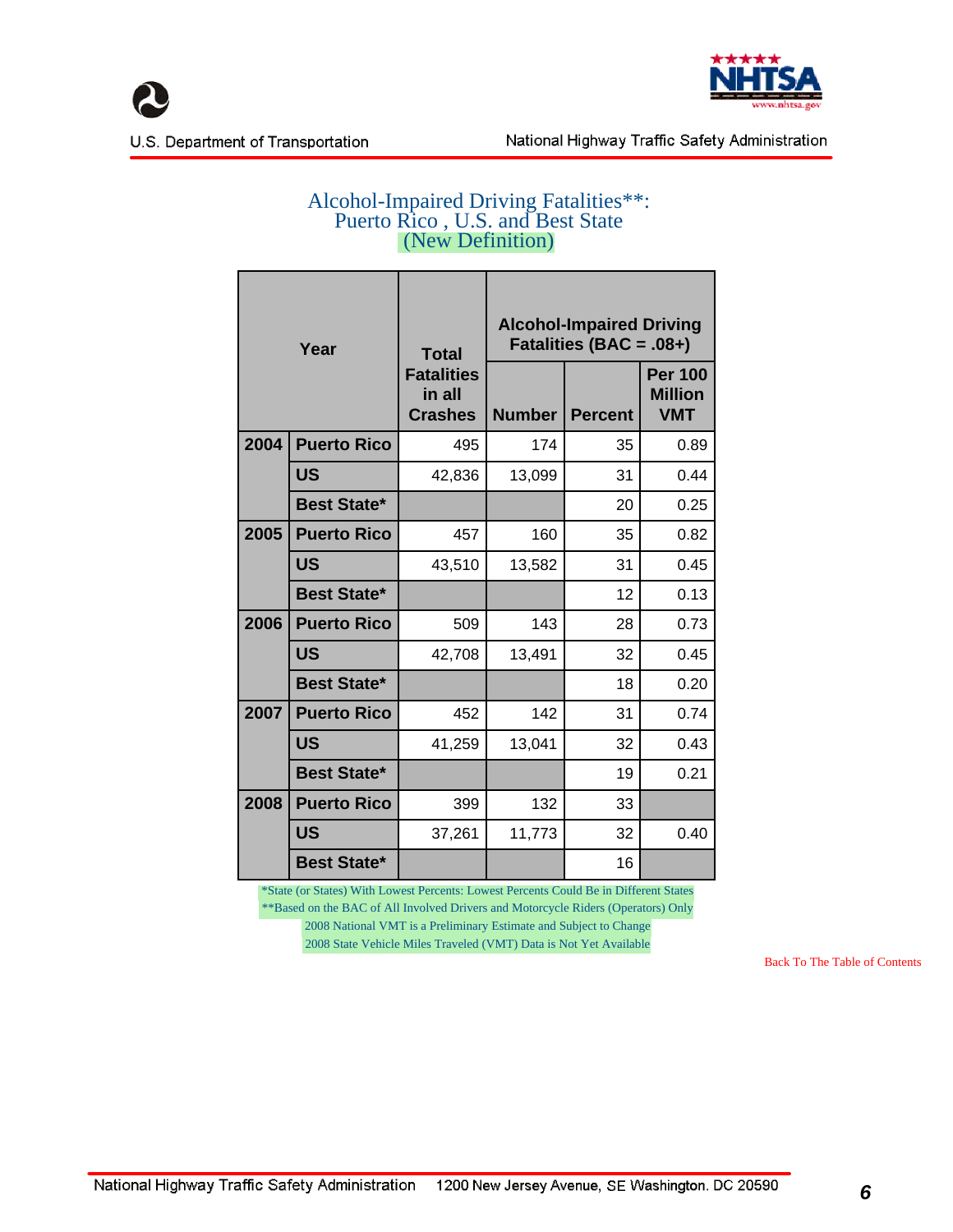





 [Back To The Table of Contents](#page-1-0)

Alcohol-Impaired Driving Fatalities per 100 Million VMT





 2008 National VMT is a Preliminary Estimate and Subject to Change 2008 State Vehicle Miles Traveled (VMT) Data is Not Yet Available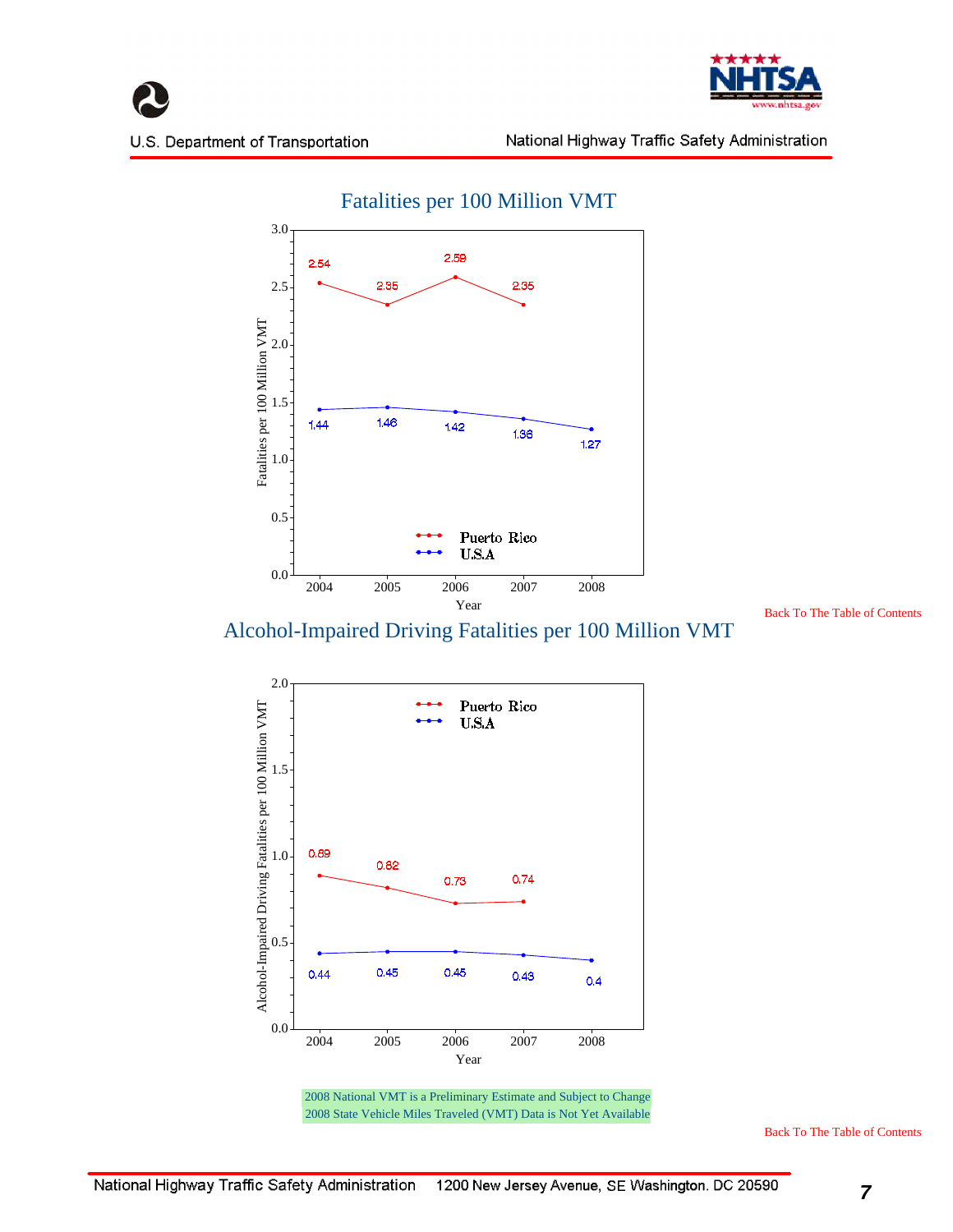



#### Blood Alcohol Concentration (BAC) Reporting Rates For Drivers/Motorcycle Riders (Operators) Involved in Fatal Crashes: Puerto Rico , U.S. and Best State

|      |                    | <b>Surviving</b><br><b>Drivers/Motorcycle</b><br><b>Riders</b> |                                                                                                                             |                |              | <b>Killed Drivers/Motorcycle</b><br><b>Riders</b>                                                                           |                | <b>Total Drivers/Motorcycle</b><br><b>Riders</b> |                                                                                                                             |                |  |
|------|--------------------|----------------------------------------------------------------|-----------------------------------------------------------------------------------------------------------------------------|----------------|--------------|-----------------------------------------------------------------------------------------------------------------------------|----------------|--------------------------------------------------|-----------------------------------------------------------------------------------------------------------------------------|----------------|--|
| Year |                    |                                                                | <b>With Blood</b><br><b>Alcohol</b><br><b>Concentration</b><br>(BAC)<br><b>Results</b><br><b>Reported to</b><br><b>FARS</b> |                |              | <b>With Blood</b><br><b>Alcohol</b><br><b>Concentration</b><br>(BAC)<br><b>Results</b><br><b>Reported to</b><br><b>FARS</b> |                |                                                  | <b>With Blood</b><br><b>Alcohol</b><br><b>Concentration</b><br>(BAC)<br><b>Results</b><br><b>Reported to</b><br><b>FARS</b> |                |  |
|      |                    | <b>Total</b>                                                   | Number                                                                                                                      | <b>Percent</b> | <b>Total</b> | Number                                                                                                                      | <b>Percent</b> | <b>Total</b>                                     | <b>Number</b>                                                                                                               | <b>Percent</b> |  |
| 2004 | <b>Puerto Rico</b> | 404                                                            | 217                                                                                                                         | 54             | 221          | 180                                                                                                                         | 81             | 625                                              | 397                                                                                                                         | 64             |  |
|      | <b>US</b>          | 31,524                                                         | 8,215                                                                                                                       | 26             | 26,871       | 18,275                                                                                                                      | 68             | 58,395                                           | 26,490                                                                                                                      | 45             |  |
|      | <b>Best State*</b> |                                                                |                                                                                                                             | 80             |              |                                                                                                                             | 97             |                                                  |                                                                                                                             | 82             |  |
| 2005 | <b>Puerto Rico</b> | 365                                                            | 214                                                                                                                         | 59             | 236          | 195                                                                                                                         | 83             | 601                                              | 409                                                                                                                         | 68             |  |
|      | <b>US</b>          | 31,729                                                         | 7,415                                                                                                                       | 23             | 27,491       | 18,773                                                                                                                      | 68             | 59,220                                           | 26,188                                                                                                                      | 44             |  |
|      | <b>Best State*</b> |                                                                |                                                                                                                             | 77             |              |                                                                                                                             | 98             |                                                  |                                                                                                                             | 84             |  |
| 2006 | <b>Puerto Rico</b> | 388                                                            | 264                                                                                                                         | 68             | 270          | 227                                                                                                                         | 84             | 658                                              | 491                                                                                                                         | 75             |  |
|      | <b>US</b>          | 30,498                                                         | 7,482                                                                                                                       | 25             | 27,348       | 18,911                                                                                                                      | 69             | 57,846                                           | 26,393                                                                                                                      | 46             |  |
|      | <b>Best State*</b> |                                                                |                                                                                                                             | 81             |              |                                                                                                                             | 99             |                                                  |                                                                                                                             | 85             |  |
| 2007 | <b>Puerto Rico</b> | 376                                                            | 246                                                                                                                         | 65             | 237          | 218                                                                                                                         | 92             | 613                                              | 464                                                                                                                         | 76             |  |
|      | <b>US</b>          | 29,449                                                         | 7,631                                                                                                                       | 26             | 26,570       | 19,434                                                                                                                      | 73             | 56,019                                           | 27,065                                                                                                                      | 48             |  |
|      | <b>Best State*</b> |                                                                |                                                                                                                             | 82             |              |                                                                                                                             | 100            |                                                  |                                                                                                                             | 84             |  |
| 2008 | <b>Puerto Rico</b> |                                                                | 218                                                                                                                         | 66             | 207          | 166                                                                                                                         | 80             | 535                                              | 384                                                                                                                         | 72             |  |
|      | <b>US</b>          | 26,011                                                         | 6,677                                                                                                                       | 26             | 24,175       | 17,045                                                                                                                      | 71             | 50,186                                           | 23,722                                                                                                                      | 47             |  |
|      | <b>Best State*</b> |                                                                |                                                                                                                             | 80             |              |                                                                                                                             | 95             |                                                  |                                                                                                                             | 84             |  |

\*State (or States) With Highest Percents: Highest Percents Could Be in Different States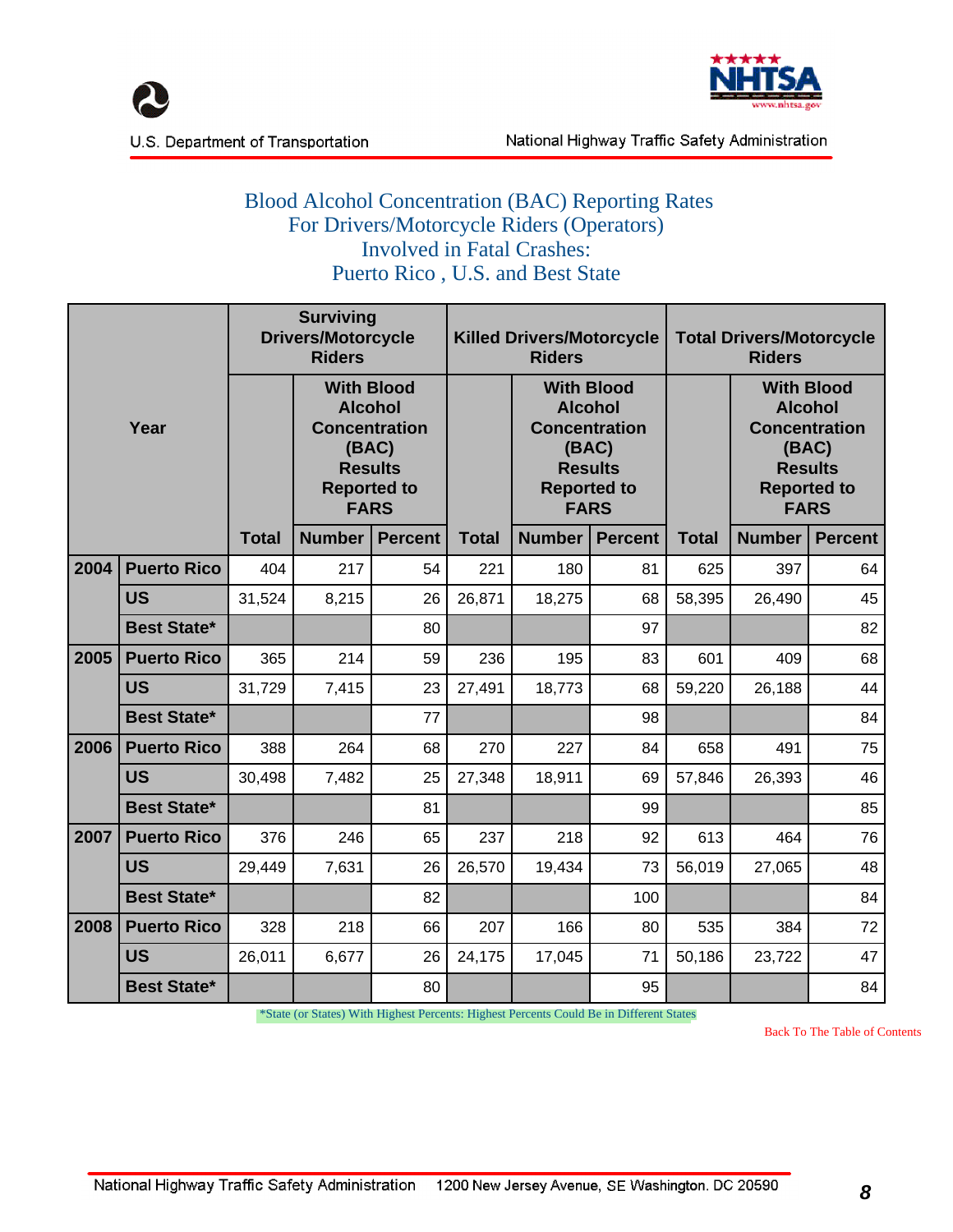



#### Daytime Front Seat (Outboard Only) Passenger Vehicle Occupants, Aged 5 and Over, by Restraint Use:

Fatalities and Observed Puerto Rico , U.S. and Best State

|      | Year               | <b>Fatalities - Restrained**</b> | <b>Observed - Restrained***</b> |
|------|--------------------|----------------------------------|---------------------------------|
|      |                    | <b>Percent</b>                   | <b>Percent</b>                  |
| 2004 | <b>US</b>          | 56                               | 80                              |
|      | <b>Best State*</b> | 82                               | 95                              |
| 2005 | <b>US</b>          | 55                               | 82                              |
|      | <b>Best State*</b> | 88                               | 95                              |
| 2006 | <b>US</b>          | 55                               | 81                              |
|      | <b>Best State*</b> | 77                               | 96                              |
| 2007 | <b>US</b>          | 57                               | 82                              |
|      | <b>Best State*</b> | 82                               | 98                              |
| 2008 | <b>US</b>          | 56                               | 83                              |
|      | <b>Best State*</b> | 78                               | 97                              |

\*State With Highest Percent. Fatal Crash and Observed Percents Can Be Different States

\*\*Percent Based Only Where Restraint Use Was Known

 \*\*\*USA Data: National Occupant Protection Use Survey. Puerto Rico Data: State Survey Note: The Purpose of this Table is to Compare (as closely as possible) the Use of Restraint Systems by Fatally Injured Occupants with Occupants in all Driving Situations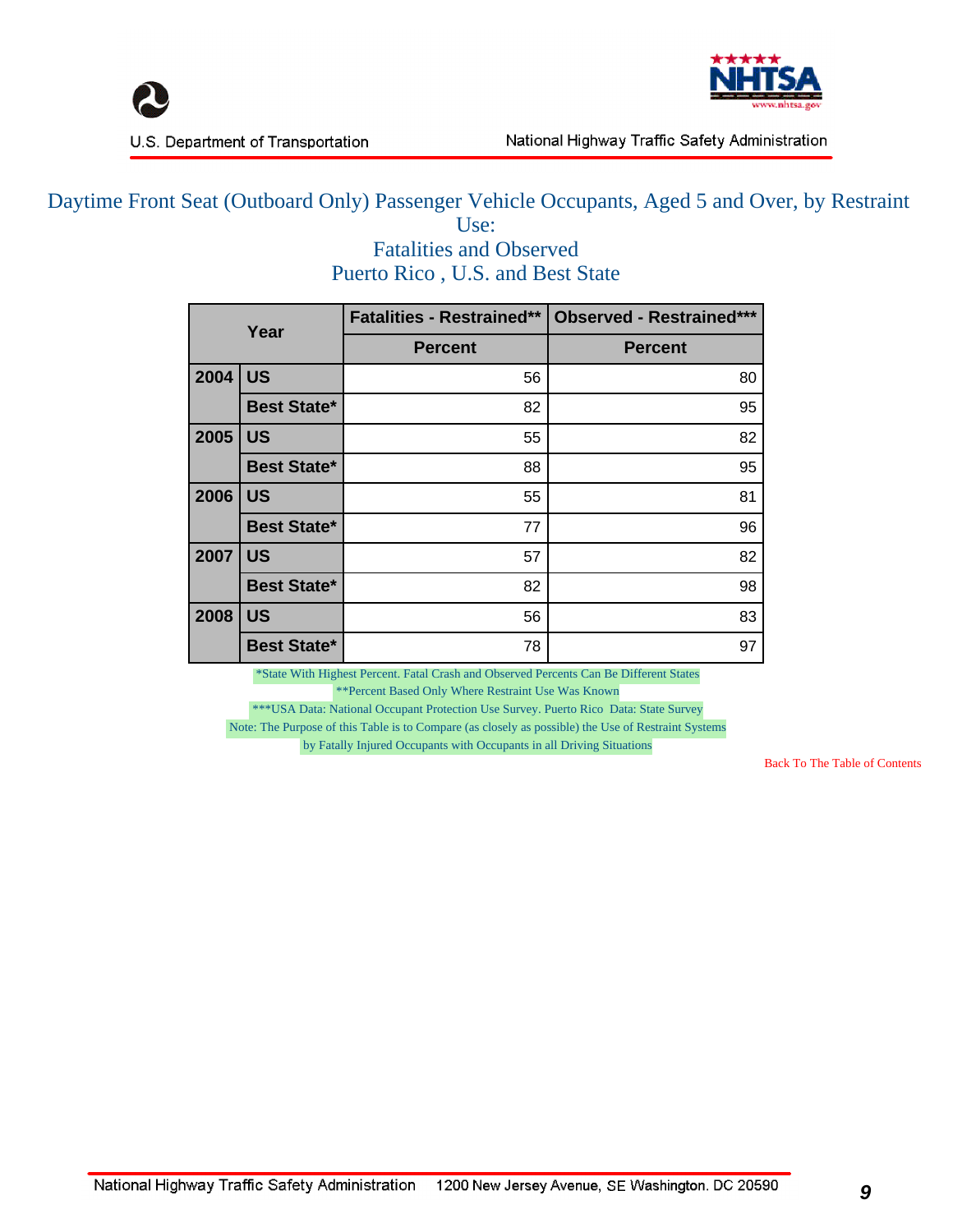





National Highway Traffic Safety Administration

#### Daytime Front Seat (Outboard Only) Passenger Vehicle Occupant Fatalities, Aged 5 and Over, by Percent Restraint Use\*

\*Percent Based Only Where Restraint Use Was Known

 [Back To The Table of Contents](#page-1-0)

 Daytime Front Seat (Outboard Only) Passenger Vehicle Occupants Observed, Aged 5 and Over, by Percent Restraint Use\*

\*USA Data: National Occupant Protection Use Survey. Puerto Rico Data: State Survey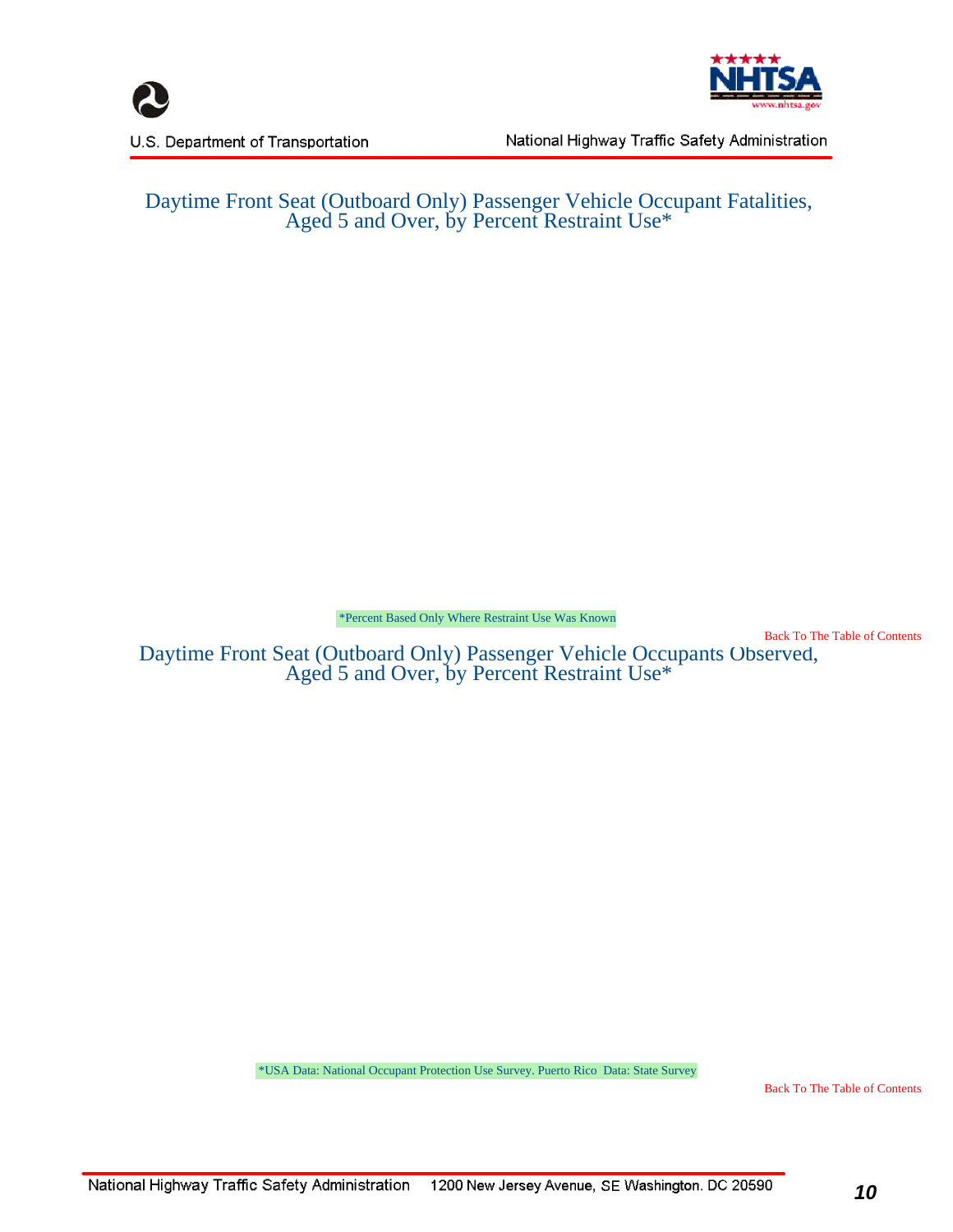



#### Passenger Vehicle Occupant Fatalities Age 5 and Above by Restraint Use and Lives Saved Estimates

|      |                                                  | <b>Fatalities Age 5 and Above</b> |     | <b>Lives Saved</b><br><b>Estimates**</b>         |                                                      |                                                     |                                                                                               |
|------|--------------------------------------------------|-----------------------------------|-----|--------------------------------------------------|------------------------------------------------------|-----------------------------------------------------|-----------------------------------------------------------------------------------------------|
| Year | <b>Restrained   Unrestrained</b><br><b>Total</b> |                                   |     | <b>Unknown</b><br><b>Restraint</b><br><b>Use</b> | <b>Percent</b><br><b>Known</b><br><b>Restrained*</b> | <b>Lives Saved</b><br>at Current<br><b>Belt Use</b> | <b>Additional</b><br><b>Lives</b><br><b>Savable</b><br>at 100%<br><b>Belt</b><br><b>Usage</b> |
| 2004 | 247                                              | 98                                | 149 | 0                                                | 40                                                   | 98                                                  | 23                                                                                            |
| 2005 | 212                                              | 88                                | 124 | 0                                                | 42                                                   | 85                                                  | 14                                                                                            |
| 2006 | 222                                              | 100                               | 122 | 0                                                | 45                                                   | 107                                                 | 21                                                                                            |
| 2007 | 199                                              | 84                                | 115 | $\Omega$                                         | 42                                                   | 84                                                  | 15                                                                                            |
| 2008 | 166                                              | 79                                | 87  | 0                                                | 48                                                   | 88                                                  | 12                                                                                            |

\*Percent Based Only Where Restraint Use Was Known

\*\*Lives Saved Estimates (Sum of columns may not equal other published numbers due to rounding)

 [Back To The Table of Contents](#page-1-0)

#### Passenger Vehicle Occupant Fatalities Age 4 and Under by Restraint Use and Lives Saved Estimates

|      |                            |                | <b>Fatalities Age 4 and Under</b> |                                                  |                                                      | <b>Lives Saved</b><br><b>Estimates**</b>                                                                |  |
|------|----------------------------|----------------|-----------------------------------|--------------------------------------------------|------------------------------------------------------|---------------------------------------------------------------------------------------------------------|--|
| Year | <b>Restrained</b><br>Total |                | Unrestrained                      | <b>Unknown</b><br><b>Restraint</b><br><b>Use</b> | <b>Percent</b><br><b>Known</b><br><b>Restrained*</b> | <b>Lives Saved</b><br>at Current<br><b>Seat Belt</b><br>and Child<br><b>Safety Seat</b><br><b>Usage</b> |  |
| 2004 | 2                          | $\overline{2}$ | $\Omega$                          | 0                                                | 100                                                  | 3                                                                                                       |  |
| 2005 | $\Omega$                   | $\Omega$       | $\Omega$                          | 0                                                |                                                      | 0                                                                                                       |  |
| 2006 | 3                          |                | $\overline{2}$                    | 0                                                | 33                                                   |                                                                                                         |  |
| 2007 | $\Omega$                   | 0              | 0                                 | 0                                                |                                                      | 0                                                                                                       |  |
| 2008 | 5                          | 3              | $\overline{2}$                    | 0                                                | 60                                                   | 7                                                                                                       |  |

\*Percent Based Only Where Restraint Use Was Known

\*\*Lives Saved Estimates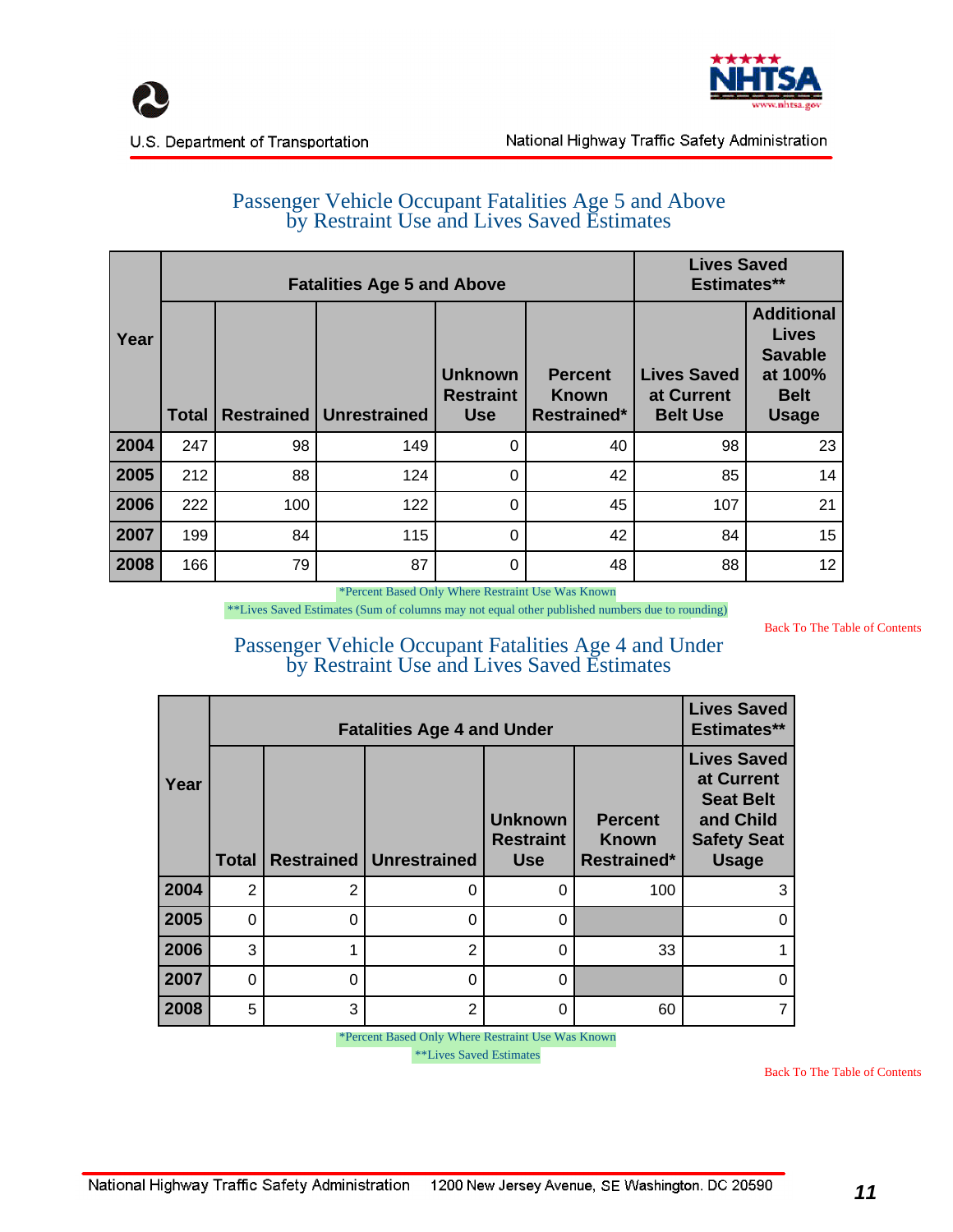



#### Motorcyclist Fatalities by Helmet Use and Lives Saved Estimates

|      |              |          |                   | <b>Lives Saved</b><br><b>Estimates**</b>      |                                             |                                                       |                                                                                                 |
|------|--------------|----------|-------------------|-----------------------------------------------|---------------------------------------------|-------------------------------------------------------|-------------------------------------------------------------------------------------------------|
| Year | <b>Total</b> | Helmeted | <b>Unhelmeted</b> | <b>Unknown</b><br><b>Helmet</b><br><b>Use</b> | <b>Percent</b><br><b>Known</b><br>Helmeted* | <b>Lives Saved</b><br>at Current<br><b>Helmet Use</b> | <b>Additional</b><br><b>Lives</b><br><b>Savable</b><br>at 100%<br><b>Helmet</b><br><b>Usage</b> |
| 2004 | 63           | 21       | 42                | $\Omega$                                      | 33                                          | 12                                                    | 16                                                                                              |
| 2005 | 90           | 37       | 53                | $\Omega$                                      | 41                                          | 22                                                    | 20                                                                                              |
| 2006 | 115          | 50       | 65                | $\Omega$                                      | 43                                          | 29                                                    | 24                                                                                              |
| 2007 | 94           | 29       | 65                | $\Omega$                                      | 31                                          | 17                                                    | 24                                                                                              |
| 2008 | 78           | 28       | 50                | 0                                             | 36                                          | 17                                                    | 19                                                                                              |

\*Percent Based Only Where Helmet Use Was Known

\*\*Lives Saved Estimates (Sum of columns may not equal other published numbers due to rounding)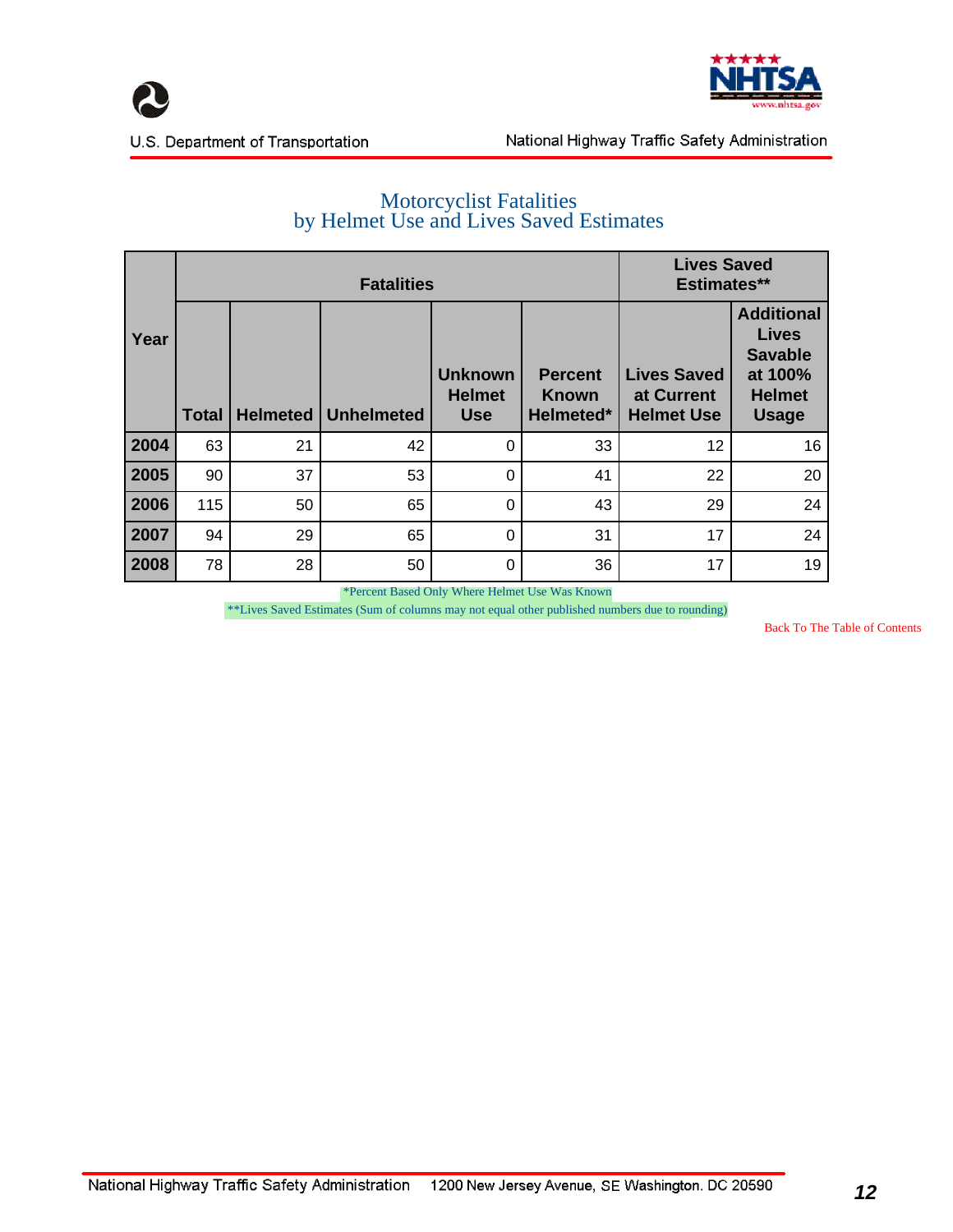



U.S. Department of Transportation

|                      |                                    |                | 2004           |                | 2005           |          | 2006           |                | 2007           | 2008           |                |
|----------------------|------------------------------------|----------------|----------------|----------------|----------------|----------|----------------|----------------|----------------|----------------|----------------|
|                      | <b>Person Type</b>                 | #              | $%^*$          | #              | $%^*$          | #        | $%^*$          | #              | $%^*$          | #              | $%^*$          |
| <b>Occupants</b>     | <b>Passenger Car</b>               | 198            | 40             | 161            | 35             | 167      | 33             | 164            | 36             | 129            | 32             |
|                      | <b>Light Truck - Pickup</b>        | 22             | 4              | 21             | 5              | 17       | 3              | 8              | $\overline{2}$ | 13             | 3              |
|                      | <b>Light Truck - Utility</b>       | 22             | 4              | 29             | 6              | 35       | $\overline{7}$ | 27             | 6              | 26             | $\overline{7}$ |
|                      | <b>Light Truck - Van</b>           | 7              | 1              | 4              | 1              | 8        | $\overline{2}$ | 5              | 1              | 4              | 1              |
|                      | <b>Large Truck</b>                 | $\overline{2}$ | $\Omega$       | 5              | 1              | 4        |                | $\overline{2}$ | $\Omega$       | 5              | $\mathbf{1}$   |
|                      | <b>Bus</b>                         | $\Omega$       | $\overline{0}$ | $\Omega$       | 0              | $\Omega$ | $\mathbf 0$    | $\Omega$       | $\mathbf 0$    | $\overline{2}$ | 1              |
|                      | <b>Other/Unknown Occupants</b>     | 3              | 1              | $\Omega$       | $\Omega$       | $\Omega$ | $\Omega$       | 0              | $\Omega$       | $\overline{2}$ | 1              |
|                      | <b>Total Occupants</b>             | 254            | 51             | 220            | 48             | 231      | 45             | 206            | 46             | 181            | 45             |
| <b>Motorcyclists</b> | <b>Total Motorcyclists</b>         | 63             | 13             | 90             | 20             | 115      | 23             | 94             | 21             | 78             | 20             |
| <b>Nonoccupants</b>  | <b>Pedestrian</b>                  | 162            | 33             | 134            | 29             | 140      | 28             | 144            | 32             | 127            | 32             |
|                      | <b>Bicyclist and Other Cyclist</b> | 16             | 3              | 11             | $\overline{2}$ | 20       | 4              | 6              | 1              | 12             | 3              |
|                      | <b>Other/Unknown Nonoccupants</b>  | $\Omega$       | $\Omega$       | $\overline{2}$ | $\Omega$       | 3        |                | $\overline{2}$ | $\Omega$       | 1              | $\Omega$       |
|                      | <b>Total Nonoccupants</b>          | 178            | 36             | 147            | 32             | 163      | 32             | 152            | 34             | 140            | 35             |
| Total                | Total                              | 495            | 100            | 457            | 100            | 509      | 100            | 452            | 100            | 399            | 100            |

## Fatalities by Person Type

\*Sum of Percents May Not = 100 Due to Individual Cell Rounding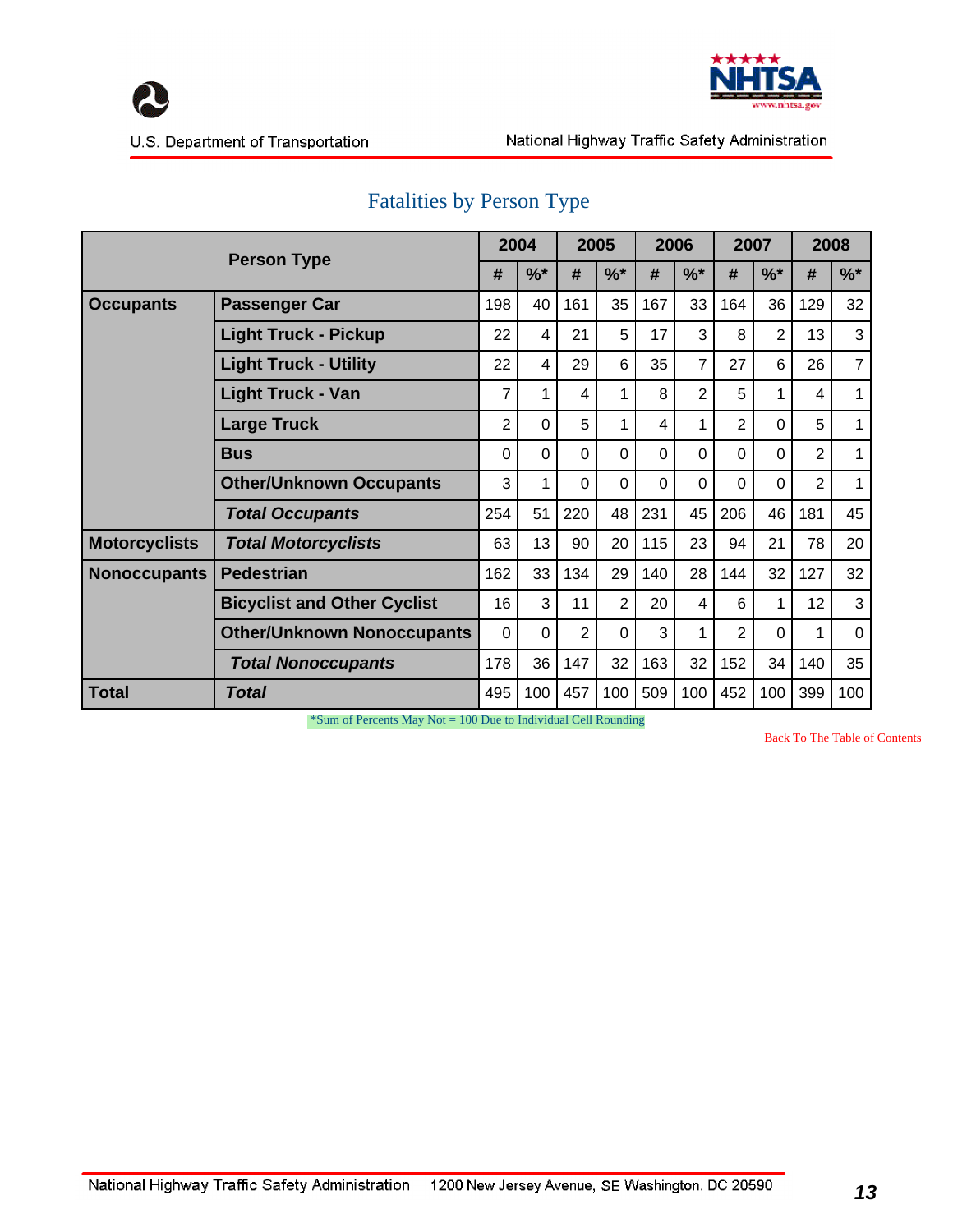



## Fatalities by Crash Type

| <b>Crash Type</b>                                         | 2004 | 2005 | 2006 | 2007 | 2008 |
|-----------------------------------------------------------|------|------|------|------|------|
| <b>Total Fatalities (All Crashes)*</b>                    | 495  | 457  | 509  | 452  | 399  |
| - (1) Single Vehicle                                      | 329  | 305  | 337  | 279  | 259  |
| - (2) Involving a Large Truck                             | 26   | 40   | 30   | 18   | 29   |
| - (3) Involving Speeding                                  | 237  | 217  | 220  | 228  | 162  |
| - (4) Involving a Rollover                                | 36   | 40   | 45   | 35   | 28   |
| - (5) Involving a Roadway Departure                       | 127  | 145  | 138  | 116  | 98   |
| - (6) Involving an Intersection (or Intersection Related) | 9    | 9    | 10   | 6    | 2    |

(1) Crash Involved Only One Coded Vehicle

(2) Crash Involved at Least One Large Truck

(3) Crash Involved at Least One Vehicle Speeding

(4) Crash Involved at Least One Vehicle That Rolled Over

(5) Crash Involved at Least One Vehicle That Departed the Roadway (FHWA Definition)

(6) Crash Occured Within an Intersection or Within the Approach to an Intersection

\*A Fatality Can Be in More Than One Category. Therefore Sum of the Individual Cells Will Not Equal the Total Due to Double Counting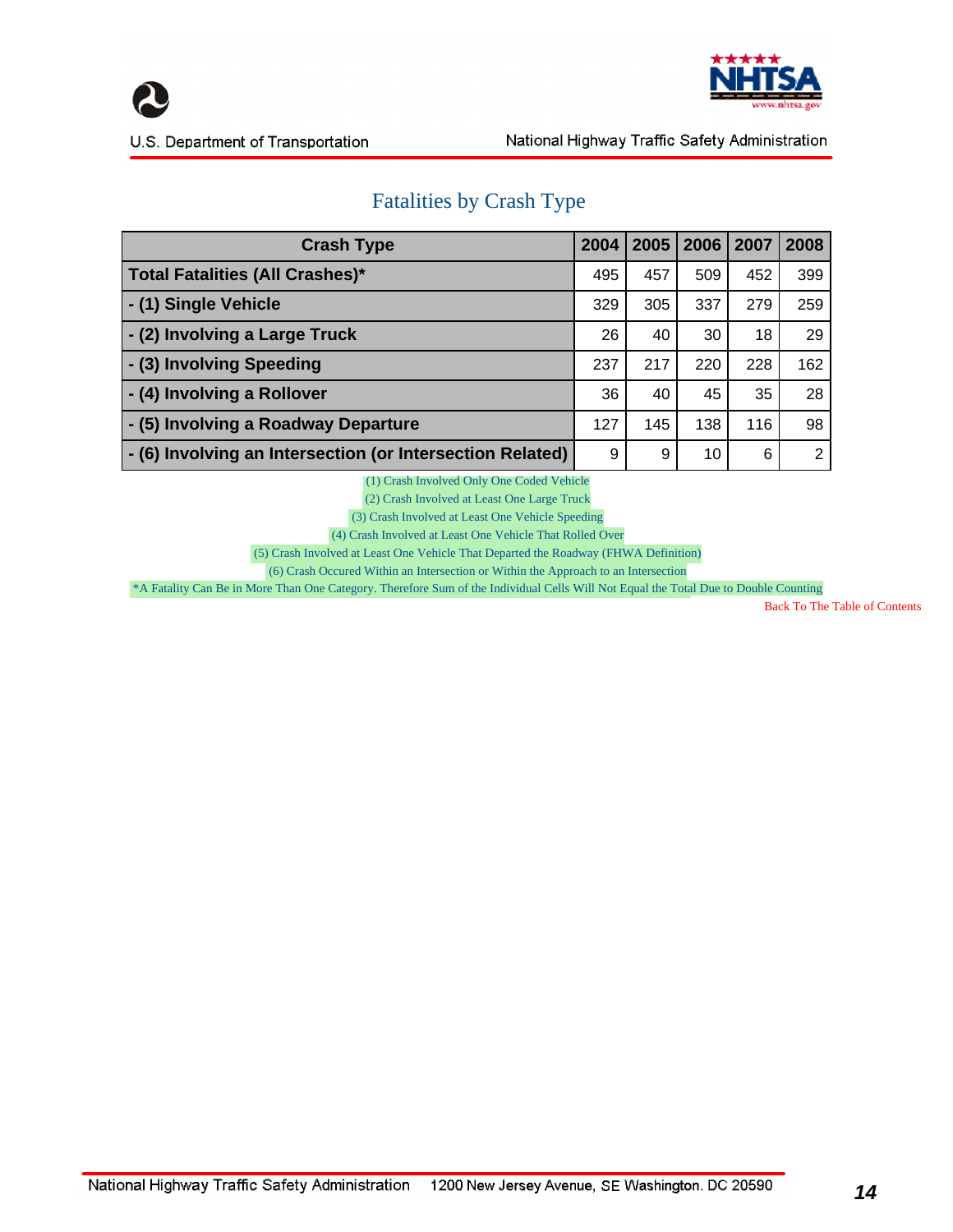



| Year |      | Age   |       |       |       |     |                |              |  |  |  |  |
|------|------|-------|-------|-------|-------|-----|----------------|--------------|--|--|--|--|
|      | $20$ | 20-29 | 30-39 | 40-49 | 50-59 | >59 | <b>Unknown</b> | <b>Total</b> |  |  |  |  |
| 2004 | 5    | 30    | 16    | 10    | 1     | 0   | 1              | 63           |  |  |  |  |
| 2005 | 8    | 45    | 16    | 11    | 8     | 2   | 0              | 90           |  |  |  |  |
| 2006 | 17   | 45    | 28    | 18    | 4     | 3   | 0              | 115          |  |  |  |  |
| 2007 | 14   | 38    | 23    | 11    | 3     | 2   | 3              | 94           |  |  |  |  |
| 2008 | 10   | 29    | 19    | 14    | 4     | 2   | 0              | 78           |  |  |  |  |

## Motorcyclist Fatalities by Age

 [Back To The Table of Contents](#page-1-0)

### Motorcyclist Fatalities Per 100,000 Registered Motorcycles

| Year | <b>Motorcyclist</b><br><b>Fatalities</b> | <b>Total</b><br><b>Motorcycle</b><br><b>Registrations*</b> | <b>Motorcyclist</b><br><b>Fatalities Per</b><br>100,000<br><b>Motorcycle</b><br><b>Registrations</b> |
|------|------------------------------------------|------------------------------------------------------------|------------------------------------------------------------------------------------------------------|
| 2004 | 63                                       | 31,770                                                     | 198.3                                                                                                |
| 2005 | 90                                       | 31,770                                                     | 283.3                                                                                                |
| 2006 | 115                                      | 91,082                                                     | 126.3                                                                                                |
| 2007 | 94                                       | 115,865                                                    | 81.13                                                                                                |
| 2008 | 78                                       |                                                            |                                                                                                      |

 \*Data Source: FHWA \*2008 Motorcycle Registrations are Not Yet Available